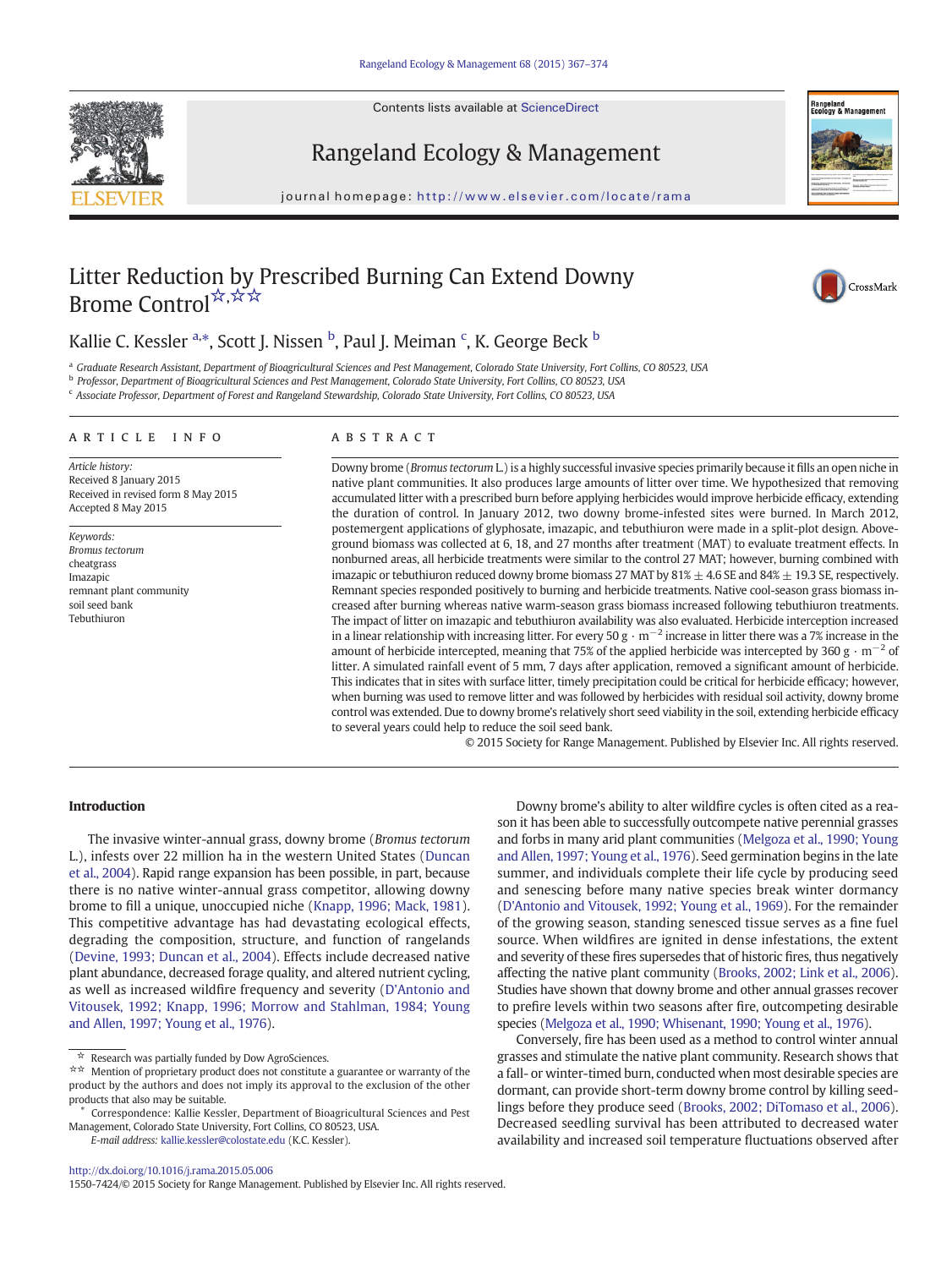<span id="page-1-0"></span>surface litter is removed [\(Adair et al., 2008; Evans and Young, 1970\)](#page-6-0). In addition, burning can stimulate native grasses by removing years of accumulated surface litter [\(DiTomaso et al., 2006; Knapp and Seastedt,](#page-6-0) [1986; Whisenant and Uresk, 1990\)](#page-6-0). Due to downy brome's ability to recover quickly after fires, prescribed burning is not recommended unless it is part of an integrated management plan wherein subsequent techniques are employed ([Daubenmire, 1968; Keeley and McGinnis, 2007\)](#page-6-0).

Perhaps the most common and effective subsequent management technique is the use of herbicides. Glyphosate, imazapic, and tebuthiuron have all shown efficacy in controlling downy brome, but the length of control that they provide is variable ([Beck et al., 1995; Blumenthal](#page-6-0) [et al., 2006; Davison and Smith, 2007;](#page-6-0) Elseroad and Rudd, 2011; Mangold [et al., 2013; Morris et al., 2009; Morrow et al., 1977; Whitson and Koch,](#page-6-0) [1998\)](#page-6-0). Long-term control by glyphosate is unlikely due to a lack of residual soil activity, but it has been reported to reduce downy brome during the season of application [\(Beck et al., 1995; Morrow et al., 1977; Whitson](#page-6-0) [and Koch, 1998](#page-6-0)). Due to foliar and residual soil activity, imazapic and tebuthiuron can control downy brome for at least two seasons. Imazapic has provided variable control, ranging from one to three seasons; to our knowledge, only one study has reported control of downy brome by tebuthiuron [\(Davison and Smith, 2007; Duncan et al., 2009; Elseroad](#page-6-0) [and Rudd, 2011; Kyser et al., 2007; Morris et al., 2009\)](#page-6-0).

When designing a management plan, control is not the only objective. Ensuring management methods do not injure the remnant plant community will aid restoration success and prevent downy brome reinvasion ([Blumenthal et al., 2006; Elseroad and Rudd, 2011\)](#page-6-0). Herbicides can have negative impacts on desirable perennial grasses and forbs if rate and timing are not appropriate. For example, glyphosate can injure remnant plants; however, after a fall-timed application of 200 g  $\cdot$  ha<sup> $-$ </sup> , minimal injury occurred to western wheatgrass (Pascopyrum smithii [Rydb.] À. Löve) and blue grama (Bouteloua gracilis [Willd. Ex Kunth] Lag. Ex Griffiths) [\(Lym and Kirby, 1991\)](#page-6-0). Previous studies have reported western wheatgrass and various needlegrass (Nassella spp.) injury after postemergent imazapic applications; however, native forb tolerance is high [\(Beran et al., 1999; Kyser et al., 2007; Shinn and Thill, 2004\)](#page-6-0). Many native forbs are susceptible to tebuthiuron, but previous studies focusing on Artemisia L. spp. reduction reported the perennial grass community responded positively, and both blue grama and western wheatgrass were highly tolerant [\(Blumenthal et al., 2006; Whitson et al., 1988](#page-6-0)).

The overall goal of a sequential management plan is to restore ecosystem composition, structure, and function. Minimizing injury to the remnant plant community while providing adequate control can place the plant community on a trajectory toward recovery [\(Masters](#page-6-0) [et al., 1996](#page-6-0)). Maximizing the duration of control is especially important when targeting downy brome as seed viability is short, and under favorable conditions nearly 100% of seed can germinate during one season ([Burnside et al., 1996; Harper et al., 1965; Young et al., 1969\)](#page-6-0). Strategies that take advantage of this weakness and decrease downy brome in the soil seed bank by providing control for three or more seasons should be pursued.

Recent publications have reported increased duration of downy brome and annual grass control when integrating prescribed burning and herbicides ([Calo et al., 2012; Davies and Sheley, 2011; Kyser et al.,](#page-6-0) [2007; Sheley et al., 2007\)](#page-6-0). Following burning with herbicides can increase control duration; however, it is unclear exactly why this occurs. Studies have reported that removing surface litter mechanically or through burning decreases seedling survival ([Adair et al., 2008; Evans and Young,](#page-6-0) [1970\)](#page-6-0), but other studies have postulated that reducing surface litter increases herbicide efficacy by decreasing the amount of herbicide bound to litter ([DiTomaso et al., 2006; Washburn et al., 1999](#page-6-0)). Despite much speculation, no quantitative studies have been conducted examining how surface litter interacts with herbicides used to control downy brome. We evaluated the effectiveness of integrating burning with glyphosate, imazapic, and tebuthiuron application for downy brome management and the recovery of the remnant plant community in foothills grasslands infested with downy brome. In addition, we conducted laboratory experiments to quantify herbicide interception by litter and the subsequent impact of rainfall on herbicide desorption.

#### Methods

Integrating Prescribed Burning with Herbicides

#### Site Description

The field study was conducted at two sites near Loveland, Colorado, from January 2012 to June 2014. Both the North and South study sites were located in an 889-ha Larimer County property, Devil's Backbone Open Space (lat 40°28'24"N, long 105°11'15"W) in foothills grasslands on the western edge of the short-grass steppe. Elevation was approximately 1 700 m, and both studies were on southwestern facing slopes. At the beginning of the experiment, downy brome dominated the sites. A remnant plant community composed primarily of western wheatgrass and blue grama still persisted. The Soil Survey of Larimer County Area, Colorado, described the potential plant community as a Loamy Foothill Range Site, dominated by western wheatgrass, blue grama, and green needlegrass (Nassella viridula [Trin.] Barkworth) [\(USDA-NRCS, 2014\)](#page-7-0). The soil was classified as a Haplustoll, with cobbly to stony colluvium ([USDA-NRCS, 2014](#page-7-0)). The depth to paralithic bedrock is estimated to be between 25 and 100 cm, and the soils are well drained with low water storage availability [\(USDA-NRCS, 2014](#page-7-0)). Four composite soil samples were collected from the top 20 cm of soil at each location and air dried for 24 h before sending subsamples to a private lab for analysis (Ward Laboratories, Inc., Kearney, NE). Soils analysis indicated that the North site had slightly higher organic matter (OM) compared with the South site,  $3.5\% \pm 0.1$  and  $2.9\% \pm 0.3$  (mean  $\pm$  SE), respectively. The pH at both sites was  $6.2 \pm 0.1$ , and the cation-exchange capacity (CEC, meq ·  $100 \text{ g}^{-1}$ ) was  $11.6 \pm 0.4$ . The soils were classified as loam, with  $46\% \pm 0.7$  sand,  $36\% \pm 0.8$  silt, and  $18\% \pm 0.4$  clay.

Precipitation data were obtained from a weather station operated by Northern Colorado Water Conservancy District. Average yearly precipitation between 2001 and 2011 was 360 mm [\(NCWCD, 2014\)](#page-7-0). In 2012, a severe drought reduced annual precipitation to 172 mm, half of the 11-yr average ([NCWCD, 2014](#page-7-0)). Annual precipitation in 2013 was 428 mm due to a significant rainfall event resulting in 183 mm of rainfall in September (Fig. 1) ([NCWCD, 2014](#page-7-0)).

#### Experimental Design and Measurements

The experiment was a split-plot design with burning as the main plot factor and herbicide treatments as the subplot factor. At each site, a prescribed burn was conducted in January 2012 when downy brome



Fig. 1. Monthly precipitation for Loveland, Colorado, during the field experiment is depicted by shaded bars. These values are compared with the 11-year mean, depicted by the line (2001–2011). \*In March 2012 there was 0 mm precipitation.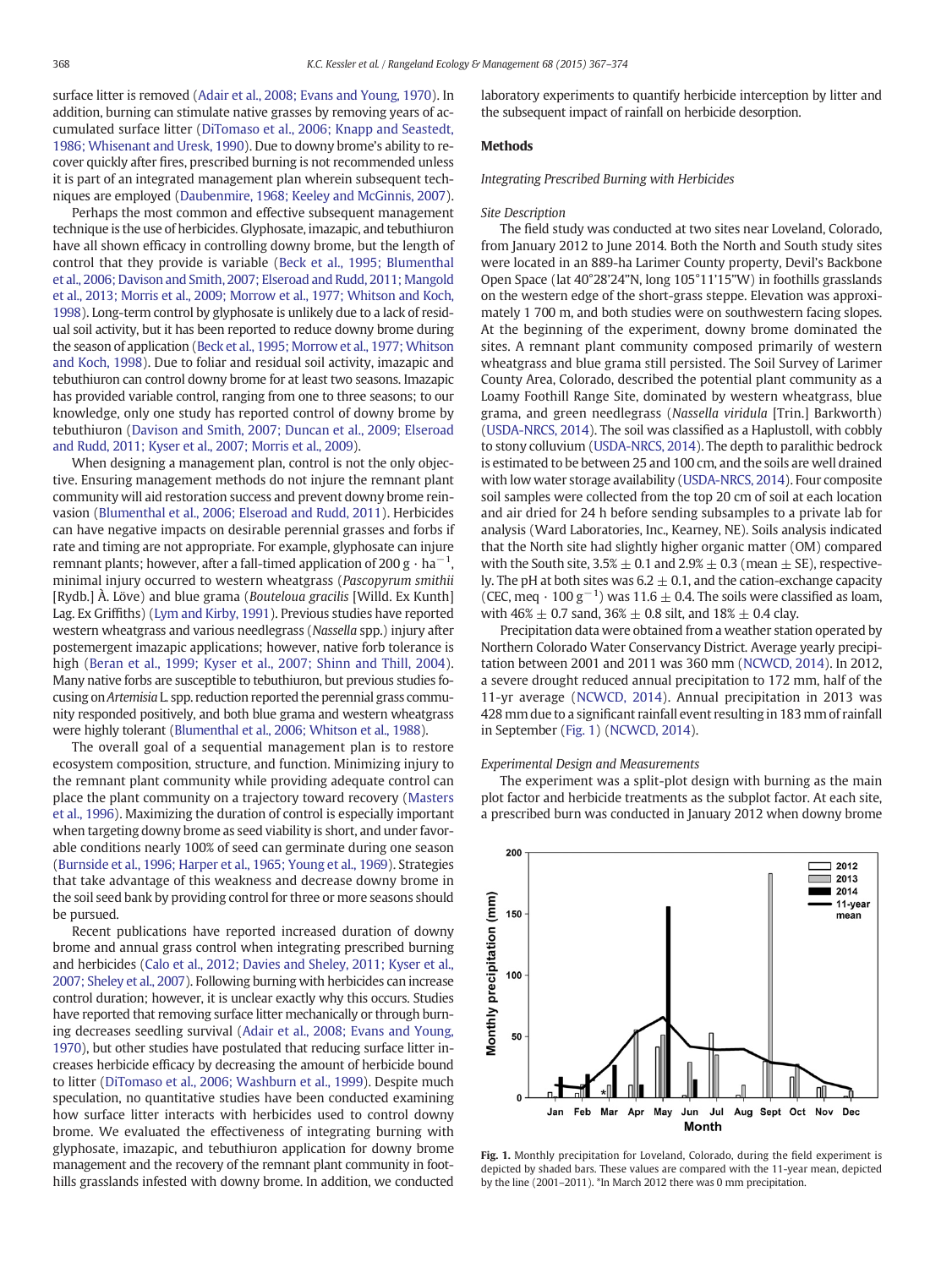was at the seedling growth stage. In March 2012, six herbicide treatments were applied when downy brome was at the two- to three-leaf growth stage (early postemergent). The herbicides included in this study were imazapic (Plateau), tebuthiuron  $+$  aminopyralid (Spike 80 DF + Milestone), glyphosate (Rodeo), and nontreated control. This resulted in all possible combinations of main plot (burned and nonburned) and subplot factors (all herbicide treatments). Herbicide treatment combinations and rates can be found in Table 1. Aminopyralid was included in the tebuthiuron treatments as an experimental tank mix. Because of lack of downy brome control by aminopyralid in previous field studies and for the sake of brevity, this treatment will be referred to as tebuthiuron [\(Rinella et al., 2010\)](#page-7-0). Imazapic treatments included 1.3% v  $\cdot$  v<sup>-1</sup> methylated seed oil, while glyphosate and tebuthiuron treatments included  $0.25\%$  v · v<sup>-1</sup> nonionic surfactant. All treatments were applied to  $3 \times 9$  m plots using a  $CO<sub>2</sub>$ pressurized backpack sprayer with a 3-m spray boom and six flat fan 11002VS nozzles (TeeJet Tech, Wheaton, IL). The backpack sprayer was pressurized to 206 kPa and calibrated to apply 187 L  $\cdot$  ha<sup> $-$ </sup> .

To evaluate treatment effects, biomass was collected 6, 18, and 27 months after treatment (MAT). Biomass was collected 6 MAT by harvesting two randomly placed,  $0.5\text{-m}^2$  quadrats on the right side of each plot. All aboveground biomass was clipped and sorted into the following categories: downy brome, western wheatgrass, blue grama, sand dropseed (Sporobolus cryptandrus [Torr.] A. Gray), needle and thread (Hesperostipa comata [Trin. & Rupr.] Barkworth), green needlegrass, and native forbs. In addition, surface litter in each quadrat was collected. The same procedure was repeated 18 MAT, collecting biomass on the left side of each plot; 27 MAT, downy brome biomass was collected by placing the quadrats in the middle of each plot. All biomass samples were bagged and dried in a 60°C oven for 72 h before obtaining dry weights.

#### Herbicide Sorption to Litter

#### Litter Collection

Litter was collected adjacent to the North study area, outside of the prescribed burn area, in September 2012. Dead vegetation was raked from the soil surface and placed in large plastic containers. These containers were then stored at room temperature (16–24°C) and allowed to dry for several months before use. Litter composition could not be identified due to stem decomposition; however, litter was collected from the same plant community type in which the field experiment was conducted. Before use in experiments, the litter was sieved to remove soil, and only shoot segments between 20 and 200 mm in length were included.

#### Interception

In all laboratory experiments,  $45 \times 205 \times 205$  mm metal pans were used to capture herbicide and rainfall. To quantify herbicide interception by litter, 250 mL of methanol were poured into the metal pans and a 5-mm wire mesh screen was placed on top of the pan. Litter amounts of 120, 240, and 360  $g \cdot m^{-2}$  were spread evenly on top of the screen. To determine the total quantity of herbicide applied,

#### Table 1

Herbicide treatments, rates, formulations and sources

| Herbicide treatment          | Rate $(g \cdot ha^{-1})$ | Trade name                                        |
|------------------------------|--------------------------|---------------------------------------------------|
| Imazapic                     | 105ai                    | Plateau <sup>1</sup>                              |
| $Imazapic + glyphosate$      | $105$ ai $+ 280$ ae      | Plateau <sup>1</sup> + Rodeo <sup>2</sup>         |
| Tebuthiuron $+$ aminopyralid | $420$ ai + 91 ae         | Spike 80 DF <sup>2</sup> + Milestone <sup>2</sup> |
| Tebuthiuron $+$ aminopyralid | $420$ ai + 91 ae         | Spike 80 $DF^2$ + Milestone <sup>2</sup>          |
| $+$ glyphosate               | $+280$ ae                | $+$ Rodeo <sup>2</sup>                            |
| Glyphosate                   | 280 ae                   | Rodeo <sup>2</sup>                                |
| Control                      | <b>NA</b>                | <b>NA</b>                                         |

BASF Corp, Research Triangle Park, North Carolina.

<sup>2</sup> Dow Agro Sciences LLC, Indianapolis, Indiana.

a metal pan with an empty screen was included as a control. Imazapic and tebuthiuron were applied at the same rates used in the field study (Table 1) with an overhead track spray chamber (DeVries Manufacturing Corp, Hollandale, MN) equipped with a single flat fan 8002E nozzle and calibrated to apply 187 L · ha<sup> $-1$ </sup> at 172 kPa (TeeJet Tech). After herbicide application, a 10-mL aliquot was collected from the herbicide/ methanol mixture from the bottom of each metal pan and stored at −20°C for analysis. There were four replicates per treatment, and the entire experiment was repeated.

#### Desorption

The largest amount of litter, 360 g  $\cdot$  m<sup>-2</sup>, was spread evenly on top of a screen and placed over a metal pan containing 250 mL of methanol. Imazapic and tebuthiuron were applied using the same procedure previously described. After herbicide application, the treated litter and screen were removed from the pan and maintained at 10°C with 125 W fluorescent light exposure for 11 h  $\cdot$  d<sup>-1</sup>. After a 7-d period, the treated litter (still on the screens) was placed over clean pans, and we simulated rainfall by applying water using the same overhead track spray chamber. Rainfall amounts of 5 and 15 mm were applied using an 8004E nozzle traveling at 1.2 km  $\cdot$  h<sup>-1</sup>. After rainfall, the total water volume captured in the metal pan was measured and a 10-mL aliquot of the herbicide/water mixture was collected and stored at  $-20^{\circ}$ C for analysis. Herbicide still sorbed to litter was desorbed by cutting litter into 3-cm segments, placing segments in a 950-mL glass jar containing 300 mL of methanol, and agitating with a table shaker for 8 h. After agitation, the litter and methanol were poured over a 90-mm filter placed in a Buchner funnel and drawn through the filter by a vacuum aspirator. The litter and filter were rinsed with an additional 200 mL of methanol, and total methanol volume was recorded to account for any evaporation. Herbicide/methanol samples were stored at  $-20^{\circ}$ C until they were analyzed using high-performance liquid chromatography (HPLC).

### HPLC Analysis

#### Interception

The herbicide interception samples were prepared by evaporating 2 mL of the herbicide/methanol sample to dryness, reconstituting in 1 mL of 10% acetonitrile and 0.5% phosphoric acid in HPLC grade water (mobile phase 1), and vortexing for 10 s. Final sample preparation is described as follows.

#### Desorption

The herbicide/water samples collected from the rainfall portion of the experiment were prepared by transferring 0.5 mL to a 0.45-μm nylon filter inserted into a 2-mL centrifuge tube. Tubes were centrifuged at 18 800  $\times$  g for 5 min (Sorvel Legend Micro 21, Thermo Fisher Scientific, Waltham, MA). The filtrate was transferred to a 1.5-mL HPLC vial and analyzed by HPLC (Hitachi L-7100, Schaumburg, IL).

To prepare herbicide/methanol samples from the litter extraction, we filtered 10 mL of the methanol extract through a 0.45-μm Teflon filter inserted into a 50-mL centrifuge tube and centrifuged at 25 000  $\times$  g for 20 m (Sorvall Legend XT Centrifuge, Thermo Fisher Scientific). After centrifuging, samples were evaporated to dryness in a Rapid Vap set to 45°C (Labconco, Kansas City, MO). Samples were reconstituted in 1 mL of mobile phase 1 and vortexed for 10 s. Final sample preparation followed the method previously described.

#### HPLC Analysis

The herbicide concentration in each prepared sample was determined by HPLC coupled with UV detection (Hitachi L-7100). Herbicides were separated on a Zorbax RX C8 4.6 mm  $\times$  250 mm column (Agilent Technologies, Santa Clara, CA) by transitioning the mobile phase from 10% acetonitrile to 60% acetonitrile over a 20-min period. The injection volume was 50 μL, and the UV detector was set at 250 nm. Imazapic and tebuthiuron were detected at retention times of 8.98 min and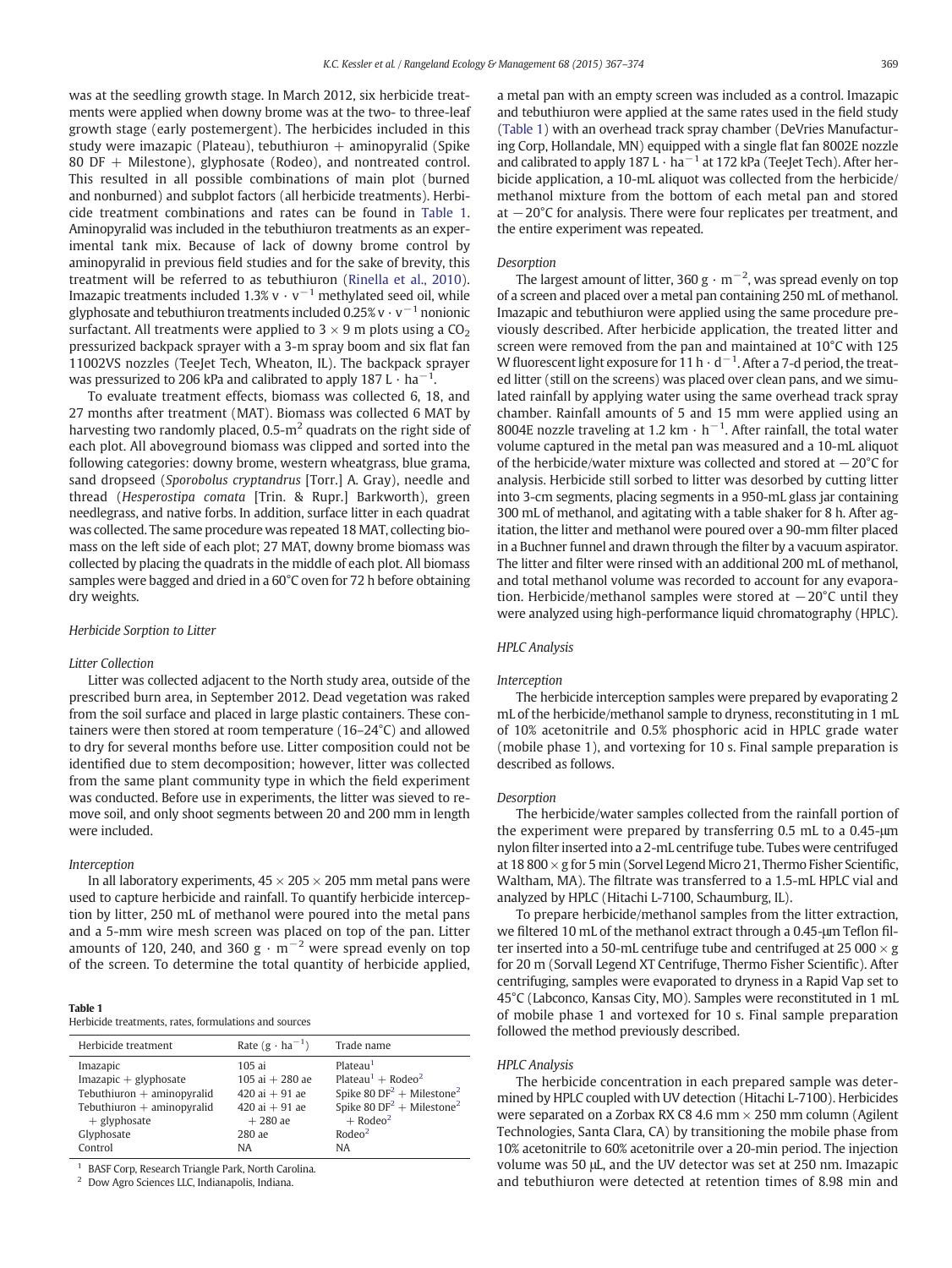<span id="page-3-0"></span>10.92 min, respectively. Herbicide concentration was determined by comparison to a standard curve ranging between 0.05 and 10  $\mu\text{g}\cdot\text{mL}^{-1}$ .

#### Statistical Analysis

#### Integrating Prescribed Burning with Herbicides

To determine differences between treatments, repeated measures analysis of variance (ANOVA) using the PROC MIXED method in SAS 9.3 was used ([SAS Institute, 2010](#page-7-0)). To meet the normality and homoscedasticity assumptions of ANOVA, we transformed dry biomass data for each species using either a  $\log(x' = \log(x + 1))$  or square root transformation ( $[x = x + 0.5]^{0.5}$ ). Downy brome was analyzed separately from other species. All other species were combined into appropriate functional groups (native cool-season perennial grasses, native warmseason perennial grasses, and native forbs). Factors included in the model were site, burning, herbicide treatment, month after treatment, and all possible interactions. The random factor was site by burning within block, and month after treatment was defined as the repeated measure. Interactions and main effects with P values  $\leq 0.05$  were considered significant. Significant interactions were further analyzed by Fisher's Protected LSD tests. Means and SE presented in figures are the original, nontransformed data.

#### Herbicide Sorption to Litter

Interception data were analyzed using linear regression in PROC REG, and ANOVA was used to analyze sorption data in PROC GLM ([SAS Institute, 2010](#page-7-0)). When analyzing interception data, herbicide and litter amount were factors. Herbicide and rainfall amount were factors when analyzing sorption data. To ensure laboratory methods resulted in high herbicide recovery rates, a mass balance was conducted and any experiment with greater than 10% herbicide loss was disregarded. After failing to reject the null hypothesis of a Levene's test that experimental variances are equal, replicated experiments were combined.

#### Results

#### Integrating Prescribed Burning with Herbicides

#### Downy Brome Response

Three-way interactions of location, burning, and year ( $P < 0.0001$ ); location, herbicide treatment, and year ( $P = 0.0341$ ); and burning, herbicide treatment, and year ( $P = 0.0160$ ) were significant. The burning, herbicide treatment, and year interaction specifically refers to our study objectives and thus is the focus of this section. Due to the burning, herbicide treatment, and year interaction, downy brome biomass for each herbicide treatment is displayed according to the three harvest dates: 6, 18, and 27 MAT (Fig. 2). Unless specifically stated, mean comparisons refer to the nonburned control in the same harvest date.

Compared with control plots, all herbicide treatments significantly decreased downy brome biomass 6 MAT, regardless of the main plot factor (burned vs. nonburned) (Fig. 2). The tebuthiuron-alone treatment was the only herbicide treatment for which downy brome biomass in the burned plots was lower than the nonburned plots. With this one exception, there was no significant advantage, in terms of herbicide efficacy 6 MAT, from removing surface litter with a prescribed burn. All other herbicide treatments decreased downy brome biomass by at least  $92\% \pm 1.0$ .

By the second harvest (18 MAT), there was a difference in downy brome biomass between the burned and nonburned controls, indicating that burning alone could decrease downy brome biomass, at least in the short term (Fig. 2). At this harvest date, glyphosate treatments were similar to the control when comparing within burned and nonburned main plots. Imazapic and tebuthiuron have residual soil activity, so these treatments were still highly effective when compared with the nonburned control. Downy brome biomass was lowest in burned areas compared with nonburned areas for the control and all herbicide treatments except for tebuthiuron, 18 MAT. In burned plots, imazapic and tebuthiuron



Fig. 2. Downy brome biomass collected 6, 18, and 27 months after herbicide treatments were applied. Different letters indicate differences among herbicide treatments within a burning treatment and within the data collection time point  $(P < 0.05)$ . Herbicide treatment abbreviations and rates are as follows: Gly (glyphosate 208 g  $\cdot$  ae  $\cdot$  ha<sup>-1</sup>), Ima (imazapic 105 g · ai · ha<sup>-1</sup>), Ima + Gly (imazapic 105 g · ai · ha<sup>-1</sup> + glyphosate 208 g · ae · ha<sup>-1</sup>), Teb (tebuthiuron 420  $g \cdot ai \cdot ha^{-1}$ ), and Teb + Gly (tebuthiuron 420  $g \cdot ai \cdot ha^{-1} + g$ lyphosate 208 g · ae · ha<sup>-1</sup>). (Mean [ $n = 8$ ]).

reduced downy brome biomass by  $96-99\% \pm 4.1$ ; however, the same herbicide treatments were less effective in nonburned plots, reducing downy brome biomass by only 59–85%  $\pm$  11.5, 18 MAT.

The widespread effect of burning that we observed 18 MAT was no longer evident 27 MAT. Downy brome biomass was similar in the controls and the glyphosate-only plots for burned and nonburned treatments, 27 MAT (Fig. 2). In the nonburned areas, all herbicide treatments had the same downy brome biomass as the controls, indicating that in this study, herbicides alone could be expected to provide only two seasons of acceptable downy brome control. In the burned main plots, all herbicide treatments except for glyphosate and tebuthiuron  $+$  glyphosate were still providing a reduction in downy brome biomass. Imazapic and tebuthiuron treatments decreased downy brome biomass by  $81\% \pm$ 4.6 and 84%  $\pm$  19.3, respectively, in the burned main plots, 27 MAT. At the end of the three-season evaluation period, imazapic and tebuthiuron combined with burning resulted in the greatest reduction in downy brome biomass.

#### Perennial Grass Response

The plant community at this location is dominated by native cooland warm-season perennial grasses. The cool-season grasses were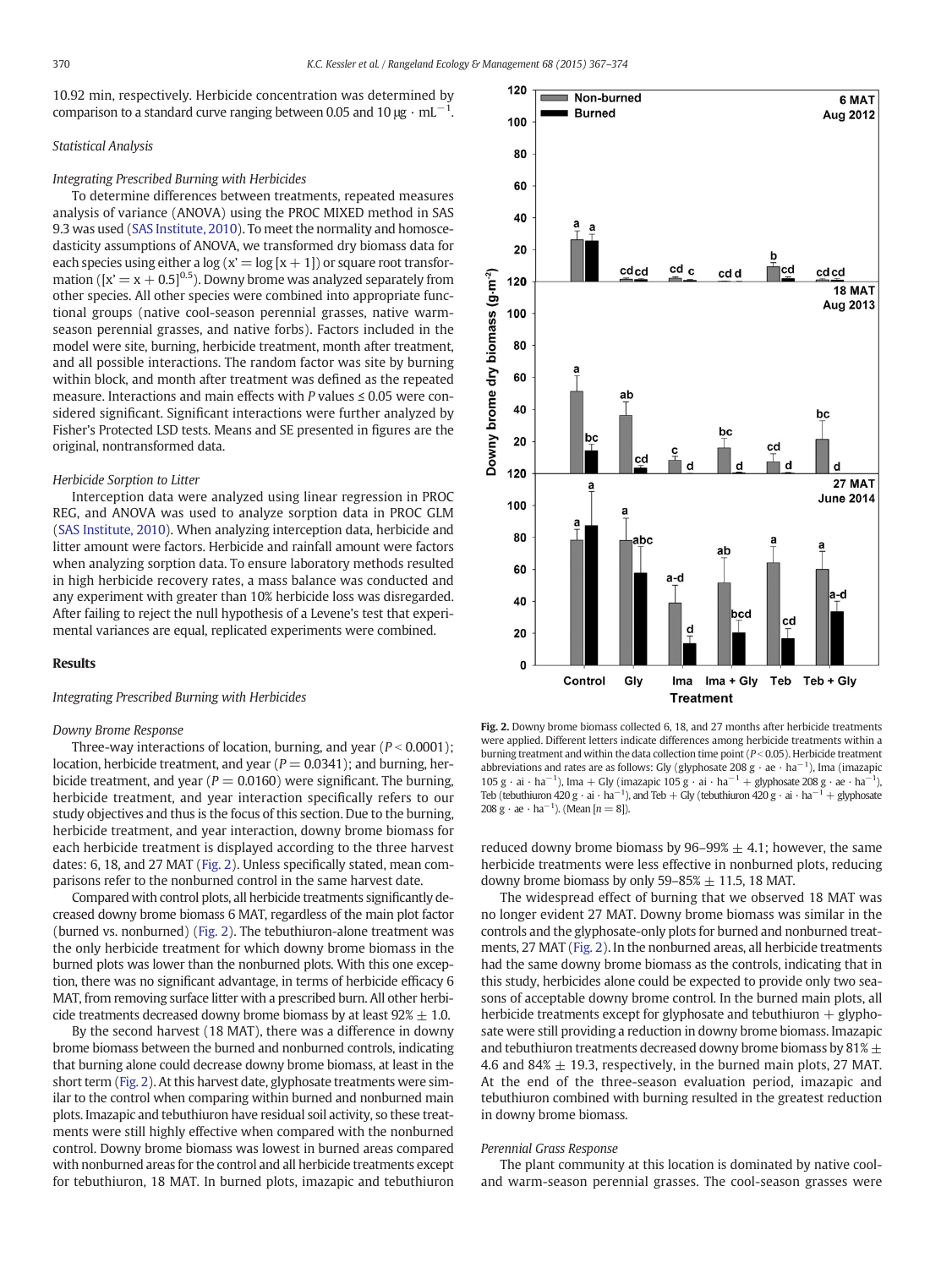<span id="page-4-0"></span>western wheatgrass, green needlegrass, and needle and thread, with western wheatgrass accounting for more than 98% of the total desirable cool season grass biomass. There were two native warm season bunch grasses, blue grama and sand dropseed. Blue grama was the dominant species in this functional group, representing 81% of the total warmseason grass biomass.

These two functional groups responded differently to the prescribed burn conducted in January 2012. Averaged across other factors, burning did not influence warm-season grass biomass ( $P = 0.8743$ ). Site by year  $(P = 0.0088)$  and burning by herbicide treatment  $(P = 0.0250;$  Fig. 3) interactions affected cool-season grass biomass, but no other interactions were significant. Cool-season grass biomass was lowest in the control subplot of the nonburned main plot, and there was no difference among herbicide treatments in the burned main plot.

In contrast, herbicide treatments appeared to cause a shift in warmseason grass biomass at each site, as indicated by a significant herbicide treatment by site interaction ( $P = 0.0009$ ). Warm-season grass biomass was slightly greater at the South site compared with the North. At the South site, tebuthiuron was the only herbicide treatment with greater warm-season grass biomass than the control (89 g · m<sup>-2</sup>  $\pm$  13.1 vs. 65 g · m<sup>-2</sup>  $\pm$  11.9, P = 0.0208). At the North site, there was more warm-season grass biomass in the glyphosate (45.3 g  $\cdot$  m<sup>-2</sup>  $\pm$  6.4,  $P = 0.0108$ ), imazapic + glyphosate (54 g · m<sup>-2</sup> ± 7.5, P = 0.0009), tebuthiuron (58.1 g · m<sup>-2</sup>  $\pm$  7.6, P = 0.0001), and tebuthiuron + glyphosate (47 g · m<sup>-2</sup>  $\pm$  7.2, P = 0.0088) treatments compared with the control (27 g · m<sup>-2</sup>  $\pm$  5.3). There were no other significant interactions, including herbicide by burning ( $P = 0.1496$ ), indicating that there was no warm-season grass biomass reduction when integrating these two strategies.

### Native Forb Response

Native forbs were highly variable, so no individual species data were collected; however, the dominant species were tarragon (Artemisia dracunculus L.), prairie sagewort (Artemisia frigida Willd.), scarlet globemallow (Sphaeralcea coccinea [Nutt.] Rydb.), and Cuman ragweed (Ambrosia psilostachya DC.). Forb biomass was affected by both burning and herbicide treatment, as indicated by the interaction of these two factors ( $P = 0.0031$ ; Fig. 4). No other interactions were significant. All herbicide treatments containing imazapic increased forb biomass when burned, and tebuthiuron reduced forb biomass in burned and unburned treatments, with the lowest forb biomass occurring in the burned main plots in treatments containing tebuthiuron. In addition,



Fig. 3. Native perennial cool-season grass biomass averaged over the 6 and 18 months after herbicide treatment data collection time points. Different letters indicate differences among means ( $P < 0.05$ ). Herbicide treatment abbreviations and rates are as follows: Gly (glyphosate 208 g · ae · ha<sup>-1</sup>), Ima (imazapic 105 g · ai · ha<sup>-1</sup>), Ima + Gly (imazapic 105 g · ai · ha<sup>-1</sup> + glyphosate 208 g · ae · ha<sup>-1</sup>), Teb (tebuthiuron 420 g · ai · ha<sup>-1</sup>), Teb + Gly<br>(tebuthiuron 420 g · ai · ha<sup>-1</sup> + glyphosate 208 g · ae · ha<sup>-1</sup>). (Mean [*n* = 8]).

forb biomass varied by year ( $P = 0.0014$ ). Biomass was greatest during the second evaluation period, where rainfall was above the 11-year average [\(Fig. 1\)](#page-1-0).

#### Litter

Monitoring the quantity of litter during the course of this research was important to understanding the impact of the prescribed burn on litter and determining the quantity of litter that was present for herbicide interception.We did not determine the amount of litter immediately following the prescribed burn, but 6 months after the herbicide applications, the amount of litter in the burned study area was 30 g ·  $m^{-2} \pm 5$ , whereas in the nonburned study area, litter amount was 10-fold greater (300 g ·  $m^{-2}$   $\pm$  14). Over the next 12 months (18 MAT), the difference between litter amount in the burned and nonburned study area was much smaller. The amount of litter in the burned main plot had increased to 47 g  $\cdot$  m<sup>-2</sup>  $\pm$  3, whereas in the nonburned main plot litter had decreased to  $194 \text{ g} \cdot \text{m}^{-2} \pm 8$ . This decrease in litter was most likely due to differences in precipitation. In 2012, precipitation was half of the 11-year average, decreasing total biomass production ([Fig. 1\)](#page-1-0). The drop in litter biomass observed in 2013 is most likely due to a lack of vegetative productivity during 2012.

#### Herbicide Sorption to Litter

#### Interception

Herbicide interception was similar for imazapic and tebuthiuron  $(P = 0.7373)$ . There was a positive linear correlation between litter amount and herbicide interception for both herbicides ( $R^2 = 0.8805$ ,  $Y = 0.13x + 27.38$ ,  $P < 0.0001$ ). At the lowest litter amount, 120 g · m<sup>-2</sup>,  $42.5\% \pm 1.6$  of the herbicide was intercepted by the litter, whereas at the highest litter amount, 360 g  $\cdot$  m<sup>-2</sup>, 74.6%  $\pm$  1.8 of the herbicide was intercepted. The highest litter amount was close to the amount of litter collected in the field in the nonburned main plot in 2012. Theoretically, our results indicate that only 25% of herbicide is immediately available after herbicide application due to interception, and as surface litter increases by 50  $\text{g} \cdot \text{m}^{-2}$ , herbicide interception increases by 7%.

#### Desorption

Our results indicate that a significant amount of the herbicide intercepted by litter can be removed with a single rainfall event, even 7 days after the initial application. More imazapic desorbed from the litter than tebuthiuron following each rainfall event ( $P = 0.0001$ ),



Fig. 4. Native forb biomass averaged over the 6 and 18 months after herbicide treatment data collection time points. Different letters indicate differences among means  $(P < 0.05)$ . Herbicide treatment abbreviations and rates are as follows: Gly (glyphosate 208 g · ae · ha<sup>-1</sup>), Ima (imazapic 105 g · ai · ha<sup>-1</sup>), Ima + Gly (imazapic 105 g · ai · ha<sup>-1</sup> + glyphosate 208 g · ae · ha<sup>-1</sup>), Teb (tebuthiuron 420 g · ai · ha<sup>-1</sup>), Teb + Gly (tebuthiuron 420 g · ai · ha<sup>-1</sup> + glyphosate 208 g · ae · ha<sup>-1</sup>). (Mean [*n* = 8]).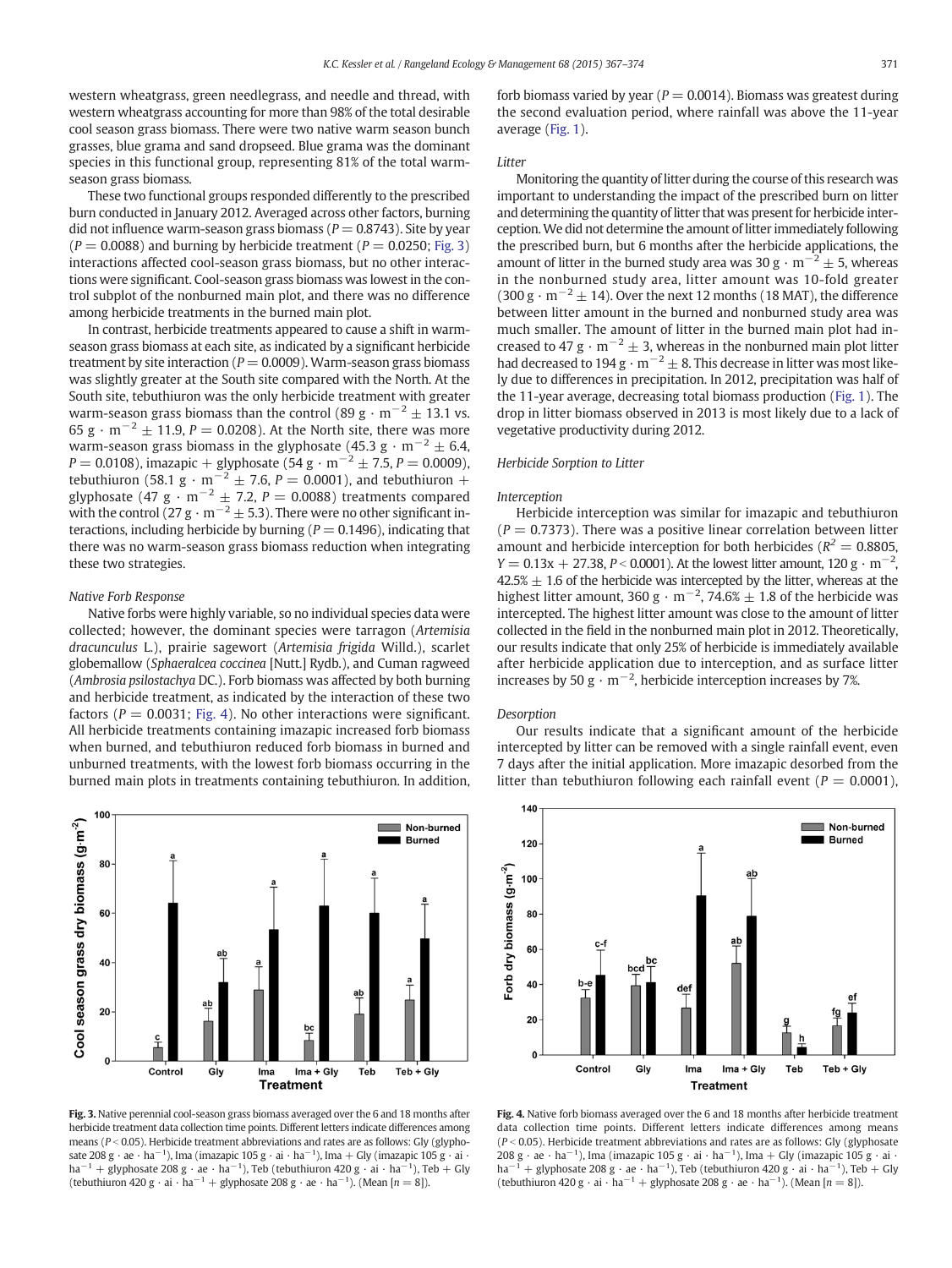and more herbicide was removed with the larger rainfall amount ( $P =$ 0.002). The interaction between herbicide and rainfall amount was not significant ( $P = 0.7814$ ). On average, rainfall removed 69.5%  $\pm 2.6$ and 59.5%  $\pm$  2.6 of the intercepted imazapic and tebuthiuron, respectively. The herbicide was not tightly bound to the litter, and 57.5%  $\pm$ 2.6 of the intercepted herbicide could be removed with as little as 5 mm of rainfall. However, when the rainfall amount was tripled (15 mm), only  $14.1\% \pm 2.6$  more herbicide was desorbed. The methanol extractions we conducted to establish a mass balance for herbicide recovery suggested that somewhere between 15% and 25% of the herbicide is difficult to remove from litter and will be essentially nonavailable.

#### **Discussion**

#### Integrating Prescribed Burning with Herbicides

We found that burning alone decreased downy brome biomass for two seasons [\(Fig. 2](#page-3-0)), although the effect of burning was not apparent until the second season due to a severe drought that occurred during the first growing season ([Fig. 1\)](#page-1-0). Other studies have found that annual grasses have decreased after burning, especially in years with little precipitation [\(Whisenant, 1990; Whisenant and Uresk, 1990\)](#page-7-0). [Sheley et al.](#page-7-0) [\(2007\)](#page-7-0) noted a decrease in winter annual grass biomass when comparing burned and nonburned plots, but due to the difficulty of replicating prescribed burns, no statistical analysis was conducted. There appear to be both short-term and long-term impacts associated with burning to decrease litter accumulation in downy brome-infested sites. In the short term, removing litter with a prescribed burn appears to favor the native plant community and makes it more difficult for downy brome to germinate and establish [\(Adair et al., 2008; Evans and](#page-6-0) [Young, 1970](#page-6-0)). On the other hand, numerous studies have determined that downy brome-infested sites have increased fire frequency, which negatively impacts the native community and tends to increase the downy brome density [\(D'Antonio and Vitousek, 1992; DiTomaso et al.,](#page-6-0) [2006; Melgoza et al., 1990](#page-6-0)). So a prescribed burn represents the first phase of an integrated program using the sequential application of different techniques for downy brome control.

In this study, our sequential techniques were a prescribed burn followed by herbicides. Imazapic and tebuthiuron have both foliar and residual soil activity, causing decreased downy brome biomass for two seasons whether these herbicides were applied alone or used in combination with burning. The importance of soil activity is exemplified by our results using glyphosate alone. Glyphosate is highly effective in controlling downy brome when applied to the foliage, but it has no soil activity ([Beck et al., 1995; Morrow et al., 1977; Senseman, 2007;](#page-6-0) [Whitson and Koch, 1998\)](#page-6-0). Therefore, downy brome control with glyphosate was only detectable during the first season ([Fig. 2](#page-3-0)), and by 18 MAT downy brome biomass in plots treated with glyphosate alone was similar to the control.

We hypothesized that by using these sequential treatments we could extend downy brome control beyond using herbicides alone. Our results suggest herbicides with residual soil activity provided no more than two seasons of control when they were not part of an integrated management plan, and this duration of control is similar to previous reports ([Kyser et al., 2013; Morris et al., 2009](#page-6-0)).

Overall, downy brome biomass was lowest in plots where burning was integrated with imazapic and tebuthiuron treatments at the final harvest date (27 MAT), supporting our general hypothesis. Several other studies have reported longer downy brome control when integrating burning and herbicides ([Calo et al., 2012; Kyser et al.,](#page-6-0) [2007\)](#page-6-0). In addition, increased herbicide efficacy following prescribed burning has been observed in several studies where medusahead (Taeniatherum caput-medusae[L.] Nevski) was the target species [\(Davies](#page-6-0) [and Sheley, 2011; Kyser et al., 2007; Sheley et al., 2007\)](#page-6-0).

Burning and herbicide treatments had only minor effects on the remnant plant community. Cool-season grass biomass increased in response to burning, whereas warm-season grass biomass increased after tebuthiuron treatment ([Fig. 3](#page-4-0)). Although no treatments decreased perennial grass biomass in our study, other studies have reported injury to perennial grasses following imazapic applications, especially as rate increased [\(Monaco et al., 2005; Shinn and Thill, 2004\)](#page-6-0). In our study, native forb biomass increased when imazapic was applied after a burn but decreased in the tebuthiuron treatments, especially when combined with burning ([Fig. 4\)](#page-4-0). Our results contradict a study evaluating forb response after imazapic application in sagebrush-dominated sites, where a decrease in forb cover was reported [\(Davies and Sheley,](#page-6-0) [2011\)](#page-6-0). Several other studies have reported that numerous forbs are tolerant to imazapic ([Beran et al., 1999; Kyser et al., 2007, 2013\)](#page-6-0).

We did confirm that many forbs are susceptible to tebuthiuron. This was expected because most tebuthiuron research has focused on forb control, especially Artemisa spp. [\(Blumenthal et al., 2006; Whitson](#page-6-0) [et al., 1988\)](#page-6-0). During the time span of this study, we found no evidence that integrating burning and herbicides decreased desirable native perennial grass biomass more than either method alone. Actually, none of the herbicide treatments we studied prevented the increase in coolseason native perennial grass biomass in response to fire. Similar studies have reported that perennial grasses responded favorably to burning followed by imazapic ([Davies and Sheley, 2011; Sheley et al., 2007\)](#page-6-0). As a result, land managers should consider their remnant plant community when designing an integrated management plan to minimize injury to the native plant community and increase the probability of successful long-term restoration [\(Blumenthal et al., 2006\)](#page-6-0).

#### Herbicide Sorption to Litter

After herbicide desorption by simulated rainfall, 20% of imazapic and 27% of tebuthiuron were still sorbed to the litter, suggesting that in the absence of litter, more herbicide would reach the soil, extending downy brome control. Numerous studies have reported longer-term annual grass control after litter removal compared with paired sites where litter is still present [\(Calo et al., 2012; Davies and Sheley, 2011; Kyser](#page-6-0) [et al., 2007; Monaco et al., 2005; Sheley et al., 2007](#page-6-0)). These studies only imply that herbicide sorption to litter may be decreasing duration of control because of the confounding effects of prescribed burning [\(Evans and Young, 1970\)](#page-6-0). The results of our sorption experiments demonstrate that litter intercepted the vast majority of imazapic and tebuthiuron and that even after a sizeable precipitation event, a significant amount of herbicide remained sorbed to litter. The amount of litter that we used to measure herbicide interception was similar to what we measured at our field sites; however, it does not represent the maximum litter amount that has been measured in an annual grass infestation. There are reports of litter that has accumulated up to 885 g  $\cdot$  m<sup>-2</sup> [\(Ogle et al., 2003](#page-7-0)). Interception could approach 100% in these situations, and without a timely rainfall event, downy brome could germinate and establish with no herbicide effects. The variability in downy brome control provided by imazapic could be the result of herbicide interception combined with the lack of timely precipitation.

Timing and amount of precipitation have been cited as primary reasons restoration efforts succeed or fail ([Hardegree et al., 2012\)](#page-6-0). From 2012 to 2014, precipitation varied greatly, affecting downy brome and litter biomass [\(Figs. 1 and 2\)](#page-1-0). Downy brome biomass was low in 2012, doubled in 2013, and more than tripled by 2014 [\(Fig. 2\)](#page-3-0). In 2012, litter amount was high in the nonburned study area, but less than 66% of litter remained in 2013 due to lack of precipitation the previous season. Fluctuations in litter and downy brome biomass due to precipitation have been reported previously and serve to remind us why generalizing the effects of treatment is so difficult ([Bansal et al., 2014; Morris et al.,](#page-6-0) [2009; Uresk et al., 1979; Whisenant, 1990](#page-6-0)). In September 2013, the Front Range of Colorado experienced some extreme weather that [NOAA \(2013\)](#page-7-0) classified as a 1 000-year rainfall event. Our field sites received more precipitation during the month of September than the total precipitation received for all of 2012 [\(Fig. 1](#page-1-0)). This above-normal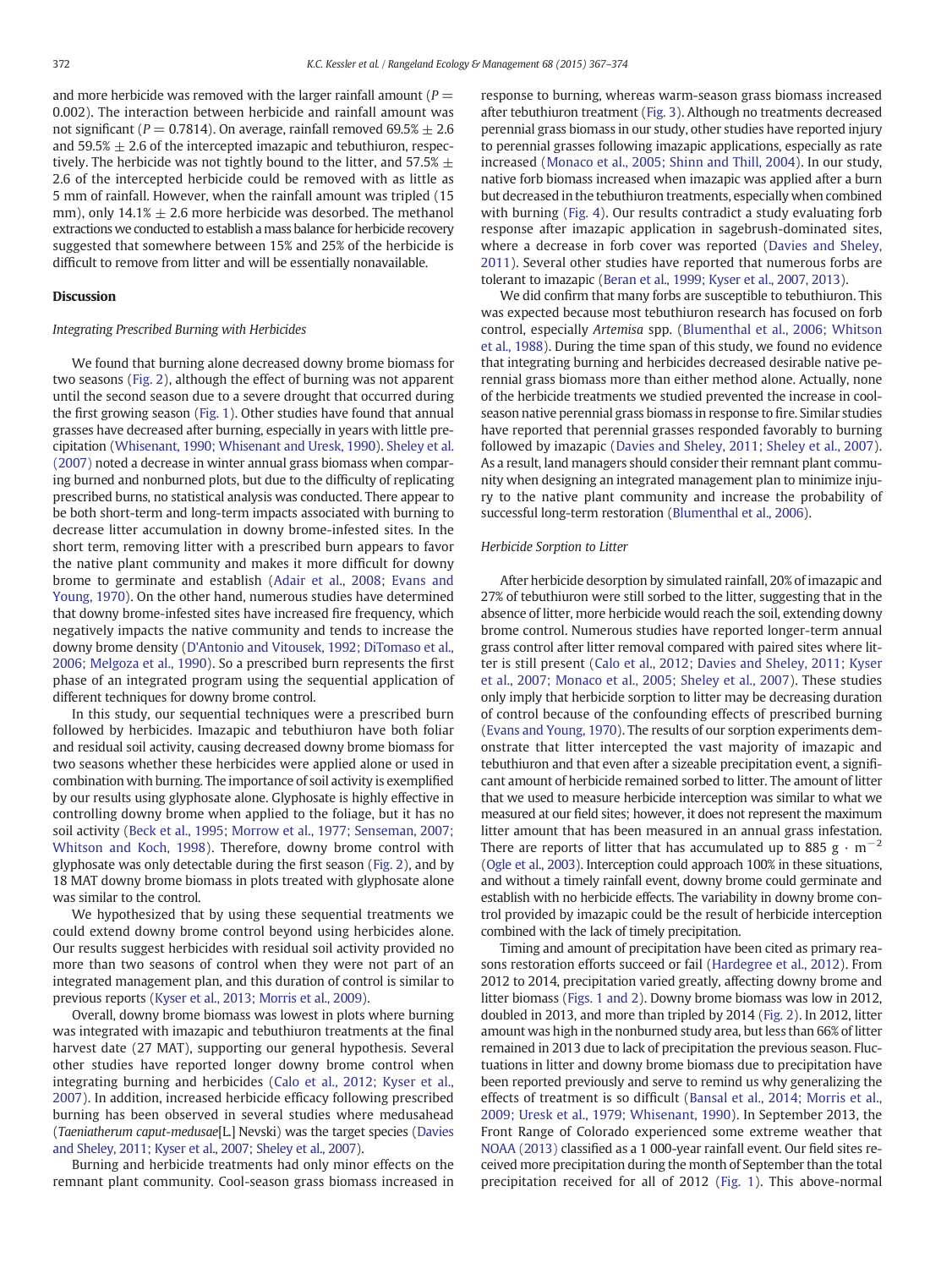<span id="page-6-0"></span>precipitation resulted in a massive downy brome recruitment event and a significant increase in downy brome biomass in 2014. Herbicide treatments not combined with burning were no longer effective; however, herbicide treatments combined with burning were still providing a significant reduction in downy brome biomass.

Integrating burning with herbicides can provide longer and more consistent downy brome control; however, there is still much debate around which herbicide rates and timings are most efficacious (Kyser et al., 2007; Morris et al., 2009). Mangold et al. (2013) speculated that abiotic factors such as precipitation were responsible for much of the variability in the success of imazapic treatments. The results of our sorption and desorption experiments suggest a plausible explanation for why timely rainfall appears to be such a driving factor for success.

The goal of increasing the duration of control is based on the concept that, due to downy brome's short seed viability, providing multiple seasons of control could drive down the soil seed bank, increasing longterm management success (Burnside et al., 1996; Harper et al., 1965; Young et al., 1969). There may be unintended consequences associated with the combination of burning and herbicides. Removing litter would make more of the herbicide immediately available in the soil solution; therefore, it is possible that desirable remnant or seeded species could be injured. Other studies have reported injury to desirable species as herbicide rate increases (Kyser et al., 2007; Morris et al., 2009); however, in our study native forbs and native cool-season perennial grasses responded favorably to imazapic whereas native warm-season perennial grasses were unaffected [\(Figs. 3 and 4\)](#page-4-0). Imazapic and tebuthiuron treatments increased cool-season perennial grass biomass and tebuthiuron increased warm-season perennial grass biomass but reduced forb biomass [\(Figs. 3 and 4\)](#page-4-0). Nonetheless, caution should be taken when determining herbicide application rate, especially at low-litter sites. It is likely that land managers will need to determine herbicide and application rate on the basis of individual site characteristics and management objectives.

#### Management Implications

When designing a restoration plan, land managers should consider the historical plant community and potential successional trajectories, as well as their current plant community and subsequent land management objectives. In this study, glyphosate was only effective in the season after application, whereas imazapic and tebuthiuron controlled downy brome for two seasons in the nonburned study area and for at least three seasons in the burned study area, indicating burning extended the length of herbicide control by at least one season. Using prescribed burning and herbicides in combination as part of an integrated management plan can cause functional group dynamics to change. Imazapic may shift the plant community by increasing native forb biomass, whereas tebuthiuron may shift the plant community to grassland-favoring warm-season grasses with little forb diversity. Burning at a time when desirable species are dormant may improve conditions for native grasses and reduce or eliminate conditions that favor downy brome. Our laboratory studies indicated that herbicides are intercepted by surface litter, but a significant amount of herbicide can be desorbed by a single precipitation event. Ultimately, herbicide interception by litter combined with the lack of a timely precipitation event may reduce the success of herbicide treatments if not integrated into a sequential management plan.

#### Acknowledgments

The authors thank Larimer County Weed District, especially Bobby Goeman and Tim D'Amato, for use of their property and various other efforts and the Larimer County Sherriff's Office for assistance in conducting the prescribed burns. Additionally, we thank Jim Sebastian and Rachel Asquith for providing technical assistance.

#### References

- Adair, E.C., Burke, I.C., Lauenroth, W.K., 2008. [Contrasting effects of resource availability](http://refhub.elsevier.com/S1550-7424(15)00082-2/rf0005) [and plant mortality on plant community invasion by](http://refhub.elsevier.com/S1550-7424(15)00082-2/rf0005) Bromus tectorum L. Plant Soil [304, 103](http://refhub.elsevier.com/S1550-7424(15)00082-2/rf0005)–115.
- Bansal, S., Sheley, R.L., Blank, B., Vasquez, E.A., 2014. [Plant litter effects on soil nutrient](http://refhub.elsevier.com/S1550-7424(15)00082-2/rf0010) [availability and vegetation dynamics: changes that occur when annual grasses invade](http://refhub.elsevier.com/S1550-7424(15)00082-2/rf0010) [shrub-steppe communities. Plant Ecol. 215, 367](http://refhub.elsevier.com/S1550-7424(15)00082-2/rf0010)–378.
- Beck, K.G., Sebastian, J.R., Chapman, P.L., 1995. Jointed goatgrass [\(Aegilops cylindrica\)](http://refhub.elsevier.com/S1550-7424(15)00082-2/rf0015) and downy brome (Bromus tectorum) [control in perennial grasses. Weed Technol. 9,](http://refhub.elsevier.com/S1550-7424(15)00082-2/rf0015) [255](http://refhub.elsevier.com/S1550-7424(15)00082-2/rf0015)–259.
- Beran, D.D., Gaussoin, R.E., Masters, R.A., 1999. Native wildfl[ower establishment with](http://refhub.elsevier.com/S1550-7424(15)00082-2/rf0020) [imidazolinone herbicides. HortSci. 34, 283](http://refhub.elsevier.com/S1550-7424(15)00082-2/rf0020)–286.
- Blumenthal, D.M., Norton, U., Derner, J.D., Reeder, J.D., 2006. [Long-term effects of](http://refhub.elsevier.com/S1550-7424(15)00082-2/rf0025) tebuthiuron on Bromus tectorum[. West. North Am. Nat. 66, 420](http://refhub.elsevier.com/S1550-7424(15)00082-2/rf0025)–425.
- Brooks, M.L., 2002. Peak fi[re temperatures and effects on annual plants in the mojave](http://refhub.elsevier.com/S1550-7424(15)00082-2/rf0030) [desert. Ecol. Appl. 12, 1088](http://refhub.elsevier.com/S1550-7424(15)00082-2/rf0030)–1102.
- Burnside, O.C., Wilson, R.G., Weisberg, S., Hubbard, K.G., 1996. [Seed longevity of 41 weed](http://refhub.elsevier.com/S1550-7424(15)00082-2/rf0035) [species buried 17 years in eastern and western Nebraska. Weed Sci. 44, 74](http://refhub.elsevier.com/S1550-7424(15)00082-2/rf0035)–86.
- Calo, A., Brause, S., Jones, S., 2012. [Integrated treatment with a prescribed burn and](http://refhub.elsevier.com/S1550-7424(15)00082-2/rf0040) [postemergent herbicide demonstrates initial success in managing cheatgrass in a](http://refhub.elsevier.com/S1550-7424(15)00082-2/rf0040) [northern Colorado natural area. Nat. Areas J. 32, 300](http://refhub.elsevier.com/S1550-7424(15)00082-2/rf0040)–304.
- D'Antonio, C.M., Vitousek, P.M., 1992. [Biological invasions by exotic grasses, the grass/](http://refhub.elsevier.com/S1550-7424(15)00082-2/rf0045)fire [cycle, and global change. Annu. Rev. Ecol. Syst. 23, 63](http://refhub.elsevier.com/S1550-7424(15)00082-2/rf0045)–87.
- Daubenmire, R., 1968. Ecology of fi[re in grasslands. Adv. Ecol. Res. 5, 209](http://refhub.elsevier.com/S1550-7424(15)00082-2/rf0050)–266.
- Davies, K.W., Sheley, R.L., 2011. [Promoting native vegetation and diversity in exotic annu](http://refhub.elsevier.com/S1550-7424(15)00082-2/rf0055)[al grass infestations. Restor. Ecol. 19, 159](http://refhub.elsevier.com/S1550-7424(15)00082-2/rf0055)–165.
- Davison, J.C., Smith, E.G., 2007. [Imazapic provides 2-year control of weedy annuals in a](http://refhub.elsevier.com/S1550-7424(15)00082-2/rf0060) [seeded Great Basin fuelbreak. Native Plants J. 8, 91](http://refhub.elsevier.com/S1550-7424(15)00082-2/rf0060)–96.
- Devine, R., 1993. [The cheatgrass problem. Atlantic 271, 40](http://refhub.elsevier.com/S1550-7424(15)00082-2/rf0065)–45. DiTomaso, J.M., Brooks, M.L., Allen, E.B., Minnich, R., Rice, P.M., Kyser, G.B., 2006. [Control of](http://refhub.elsevier.com/S1550-7424(15)00082-2/rf0070)
- [invasive weeds with prescribed burning. Weed Technol. 20, 535](http://refhub.elsevier.com/S1550-7424(15)00082-2/rf0070)–548. Duncan, C.A., Jachetta, J.J., Brown, M.L., Carrithers, V.F., Clark, J.K., DiTomaso, J.M., et al., 2004. [Assessing the economic, environmental, and societal losses from invasive](http://refhub.elsevier.com/S1550-7424(15)00082-2/rf0075)
- [plants on rangeland and wildlands. Weed Technol. 18, 1411](http://refhub.elsevier.com/S1550-7424(15)00082-2/rf0075)–1416. Duncan, C., Halstvedt, M., Peterson, V., Sleugh, B., 2009. Comparing effi[cacy of various her](http://refhub.elsevier.com/S1550-7424(15)00082-2/rf0080)[bicides for downy brome control on western rangelands. In: Campbell, T.R.J. \(Ed.\),](http://refhub.elsevier.com/S1550-7424(15)00082-2/rf0080) [Proceedings of the Western Society of Weed Science. Western Society of Weed Sci](http://refhub.elsevier.com/S1550-7424(15)00082-2/rf0080)[ence, Albuquerque, NM, USA, pp. 44](http://refhub.elsevier.com/S1550-7424(15)00082-2/rf0080)-45.
- Elseroad, A.C., Rudd, N.T., 2011. [Can imazapic increase native species abundance in cheat](http://refhub.elsevier.com/S1550-7424(15)00082-2/rf0085)grass (Bromus tectorum[\) invaded native plant communities? Rangel. Ecol. Manag. 64,](http://refhub.elsevier.com/S1550-7424(15)00082-2/rf0085) [641](http://refhub.elsevier.com/S1550-7424(15)00082-2/rf0085)–648.
- Evans, R.A., Young, J.A., 1970. [Plant litter and establishment of alien annual weed species](http://refhub.elsevier.com/S1550-7424(15)00082-2/rf0090) [in rangeland communities. Weed Sci. 18, 697](http://refhub.elsevier.com/S1550-7424(15)00082-2/rf0090)–703.
- Hardegree, S.P., Schneider, J.M., Moffet, C.A., 2012. [Weather variability and adaptive man](http://refhub.elsevier.com/S1550-7424(15)00082-2/rf0095)[agement for rangeland restoration. Rangelands 34, 53](http://refhub.elsevier.com/S1550-7424(15)00082-2/rf0095)–56.
- Harper, J., Williams, J., Sagar, G., 1965. [The behaviour of seeds in soil: I. The heterogeneity](http://refhub.elsevier.com/S1550-7424(15)00082-2/rf0100) [of soil surfaces and its role in determining the establishment of plants from seed. J](http://refhub.elsevier.com/S1550-7424(15)00082-2/rf0100) [Ecol. 53, 273](http://refhub.elsevier.com/S1550-7424(15)00082-2/rf0100)–286.
- Keeley, J.E., McGinnis, T.W., 2007. Impact of prescribed fi[re and other factors on cheat](http://refhub.elsevier.com/S1550-7424(15)00082-2/rf0105)[grass persistence in a Sierra Nevada ponderosa pine forest. Int. J. Wildland Fire 16,](http://refhub.elsevier.com/S1550-7424(15)00082-2/rf0105) 96–[106](http://refhub.elsevier.com/S1550-7424(15)00082-2/rf0105).
- Knapp, P.A., 1996. Cheatgrass (Bromus tectorum [l.\) dominance in the great basin desert:](http://refhub.elsevier.com/S1550-7424(15)00082-2/rf0110) history, persistence, and infl[uences to human activities. Glob. Environ. Chang. 6,](http://refhub.elsevier.com/S1550-7424(15)00082-2/rf0110) [37](http://refhub.elsevier.com/S1550-7424(15)00082-2/rf0110)–52.
- Knapp, A., Seastedt, T., 1986. [Detritus accumulation limits productivity of tallgrass prairie.](http://refhub.elsevier.com/S1550-7424(15)00082-2/rf0115) [Bioscience 36, 662](http://refhub.elsevier.com/S1550-7424(15)00082-2/rf0115)–668.
- Kyser, G.B., DiTomaso, J.M., Doran, M.P., Orloff, S.B., Wilson, R.G., Lancaster, D.L., et al., 2007. Control of medusahead [\(Taeniatherum caput-medusae\)](http://refhub.elsevier.com/S1550-7424(15)00082-2/rf0120) and other annual [grasses with imazapic. Weed Technol. 21, 66](http://refhub.elsevier.com/S1550-7424(15)00082-2/rf0120)–75.
- Kyser, G.B., Wilson, R.G., Zhang, J., DiTomaso, J.M., 2013. [Herbicide-assisted restoration of](http://refhub.elsevier.com/S1550-7424(15)00082-2/rf0125) [Great Basin Sagebrush Steppe infested with medusahead and downy brome. Rangel.](http://refhub.elsevier.com/S1550-7424(15)00082-2/rf0125) [Ecol. Manag. 66, 588](http://refhub.elsevier.com/S1550-7424(15)00082-2/rf0125)–596.
- Link, S.O., Keeler, C.W., Hill, R.W., Hagen, E., 2006. Bromus tectorum [cover mapping and](http://refhub.elsevier.com/S1550-7424(15)00082-2/rf0130) fi[re risk. Int. J. Wildland Fire 15, 113](http://refhub.elsevier.com/S1550-7424(15)00082-2/rf0130)–119.
- Lym, R.G., Kirby, D.R., 1991. [Effect of glyphosate on introduced and native grasses. Weed](http://refhub.elsevier.com/S1550-7424(15)00082-2/rf0135) [Technol. 5, 421](http://refhub.elsevier.com/S1550-7424(15)00082-2/rf0135)–425.
- Mack, R.N., 1981. Invasion of Bromus tectorum [L. into western North America: an ecolog](http://refhub.elsevier.com/S1550-7424(15)00082-2/rf0140)[ical chronicle. Agro-Ecosystems 7, 145](http://refhub.elsevier.com/S1550-7424(15)00082-2/rf0140)–165.
- Mangold, J., Parkinson, H., Duncan, C., Rice, P., Davis, E., Menalled, F., 2013. [Downy brome](http://refhub.elsevier.com/S1550-7424(15)00082-2/rf0145) (Bromus tectorum) [control with imazapic on Montana grasslands. Invasive Plant Sci.](http://refhub.elsevier.com/S1550-7424(15)00082-2/rf0145) [Manag. 6, 554](http://refhub.elsevier.com/S1550-7424(15)00082-2/rf0145)–558.
- Masters, R.A., Nissen, S.J., Gaussoin, R.E., Beran, D.D., Stougaard, R.N., 1996. [Imidazolinone](http://refhub.elsevier.com/S1550-7424(15)00082-2/rf0150) [herbicides improve restoration of Great Plains grasslands. Weed Technol. 10,](http://refhub.elsevier.com/S1550-7424(15)00082-2/rf0150) [392](http://refhub.elsevier.com/S1550-7424(15)00082-2/rf0150)–403.
- Melgoza, G., Nowak, R.S., Tausch, R.J., 1990. [Soil water exploitation after](http://refhub.elsevier.com/S1550-7424(15)00082-2/rf0155) fire: competition between Bromus tectorum [\(cheatgrass\) and two native species. Oecologia 83, 7](http://refhub.elsevier.com/S1550-7424(15)00082-2/rf0155)–13.
- Monaco, T.A., Osmond, T.M., Dewey, S.A., 2005. [Medusahead control with fall-and spring](http://refhub.elsevier.com/S1550-7424(15)00082-2/rf0160)[applied herbicides on Northern Utah Foothills. Weed Technol. 19, 653](http://refhub.elsevier.com/S1550-7424(15)00082-2/rf0160)–658.
- Morris, C., Monaco, T.A., Rigby, C.W., 2009. [Variable impacts of imazapic rate on downy](http://refhub.elsevier.com/S1550-7424(15)00082-2/rf0165) brome (Bromus tectorum) [and seeded species in two rangeland communities. Inva](http://refhub.elsevier.com/S1550-7424(15)00082-2/rf0165)[sive Plant Sci. Manag. 2, 110](http://refhub.elsevier.com/S1550-7424(15)00082-2/rf0165)–119.
- Morrow, L.A., Stahlman, P.W., 1984. [The history and distribution of downy brome](http://refhub.elsevier.com/S1550-7424(15)00082-2/rf0170) (Bromus tectorum) [in North America. Weed Sci. 32, 2](http://refhub.elsevier.com/S1550-7424(15)00082-2/rf0170)–6.
- Morrow, L., Fenster, C., McCarty, M., 1977. [Control of downy brome on Nebraska](http://refhub.elsevier.com/S1550-7424(15)00082-2/rf0175) [rangeland. J. Range Manag. 30, 293](http://refhub.elsevier.com/S1550-7424(15)00082-2/rf0175)–296.